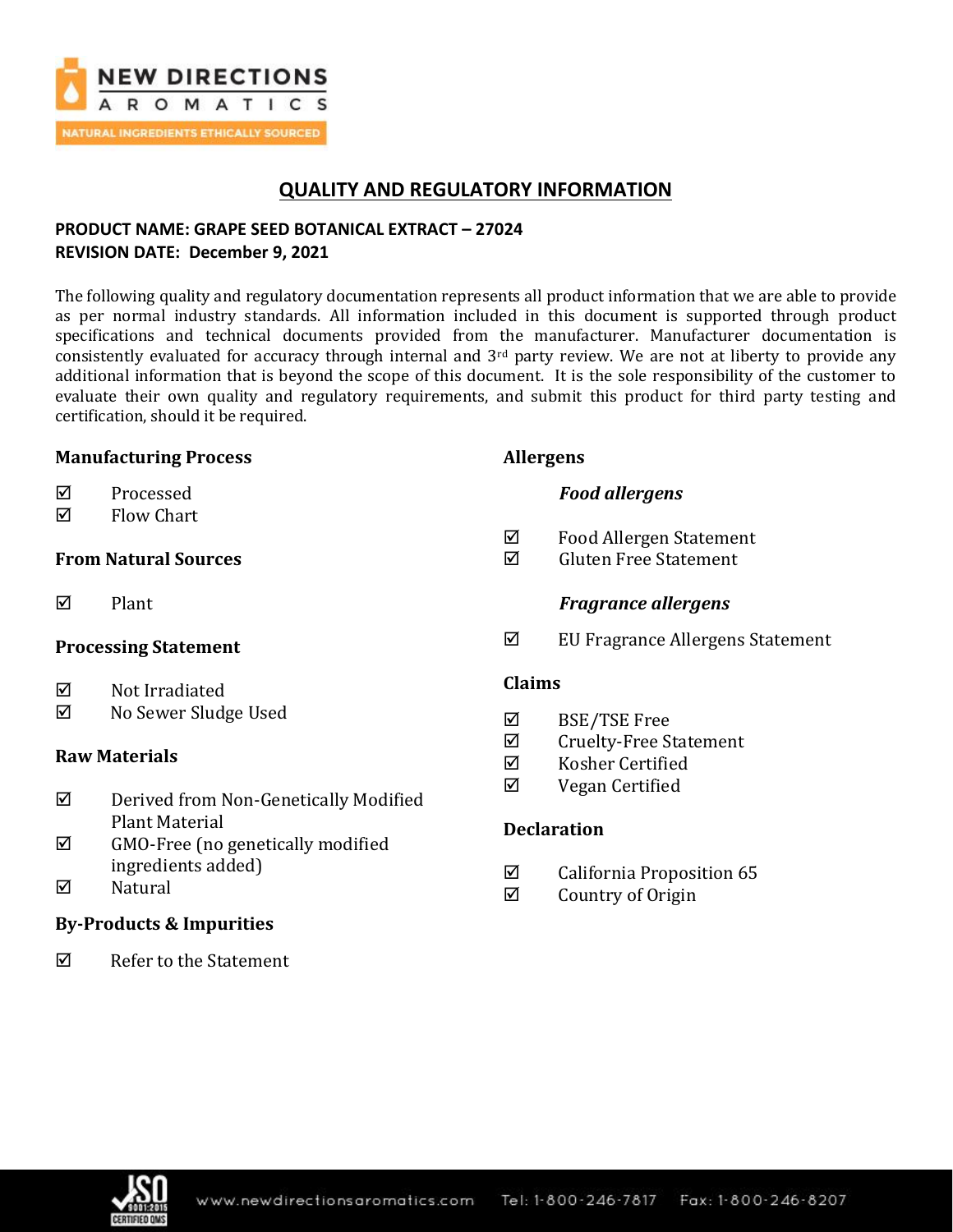

## **FLOW CHART**

### **PRODUCT NAME: GRAPE SEED BOTANICAL EXTRACT – 27024**



#### **Disclaimer & Caution:**

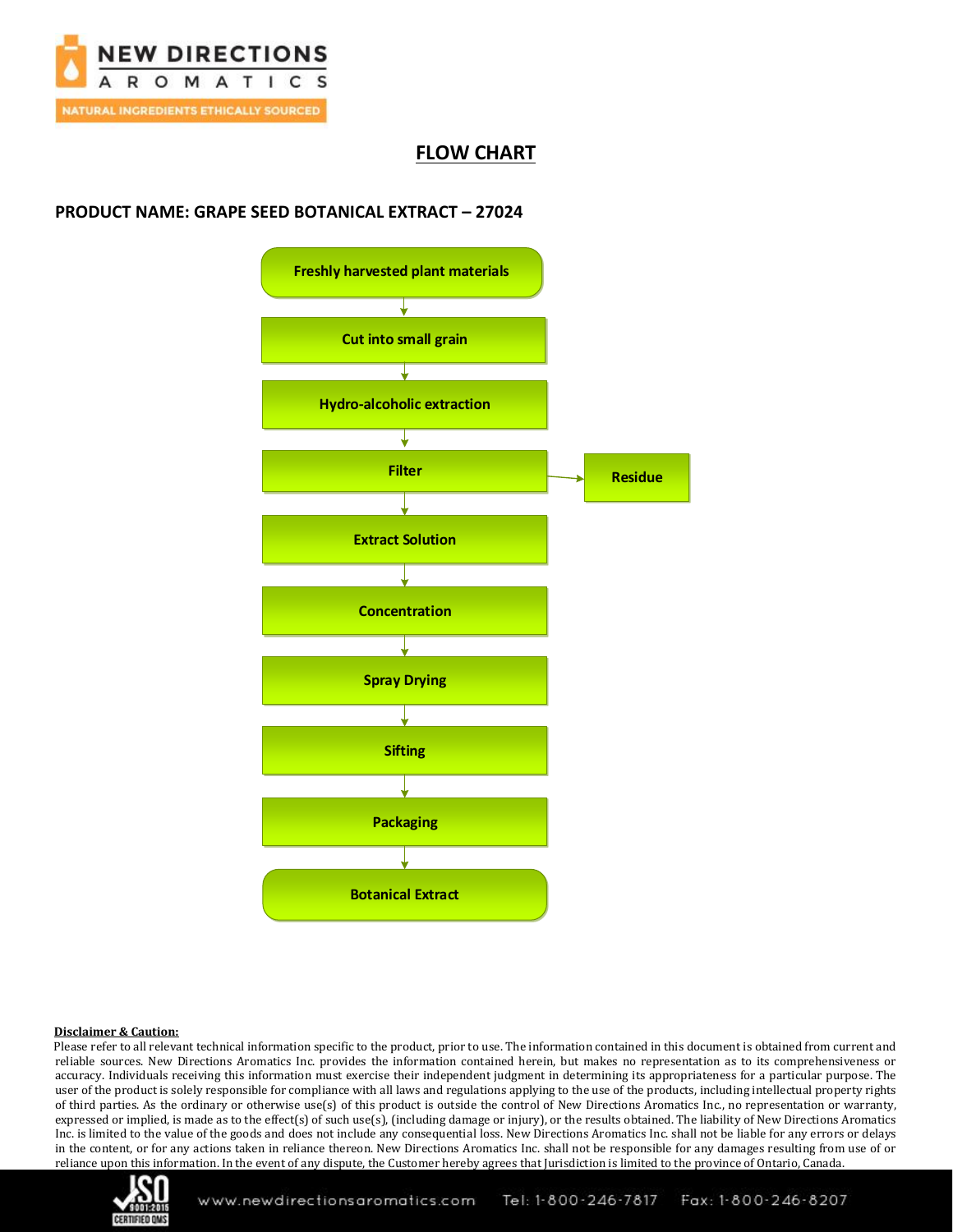

# **IRRADIATION FREE STATEMENT**

### **PRODUCT NAME: GRAPE SEED BOTANICAL EXTRACT – 27024**

We hereby declare that, to the best of our knowledge, this product has not been irradiated and does not contain any ingredient that has gone through any irradiation.

#### **Disclaimer & Caution:**

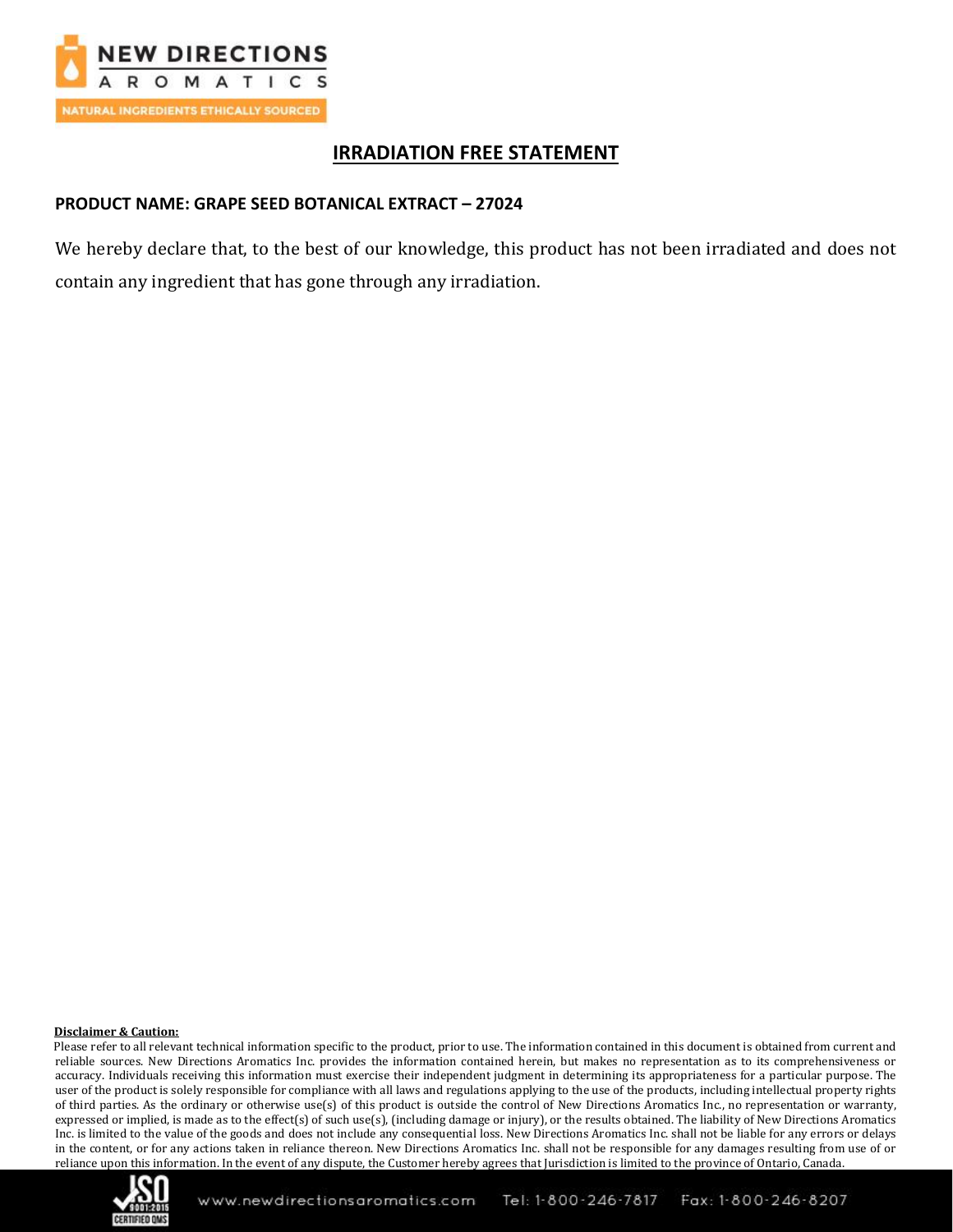

# **SEWER SLUDGE FREE STATEMENT**

### **PRODUCT NAME: GRAPE SEED BOTANICAL EXTRACT – 27024**

We hereby declare that, to the best of our knowledge, this product was not produced from and does not contain any sewer sludge.

#### **Disclaimer & Caution:**

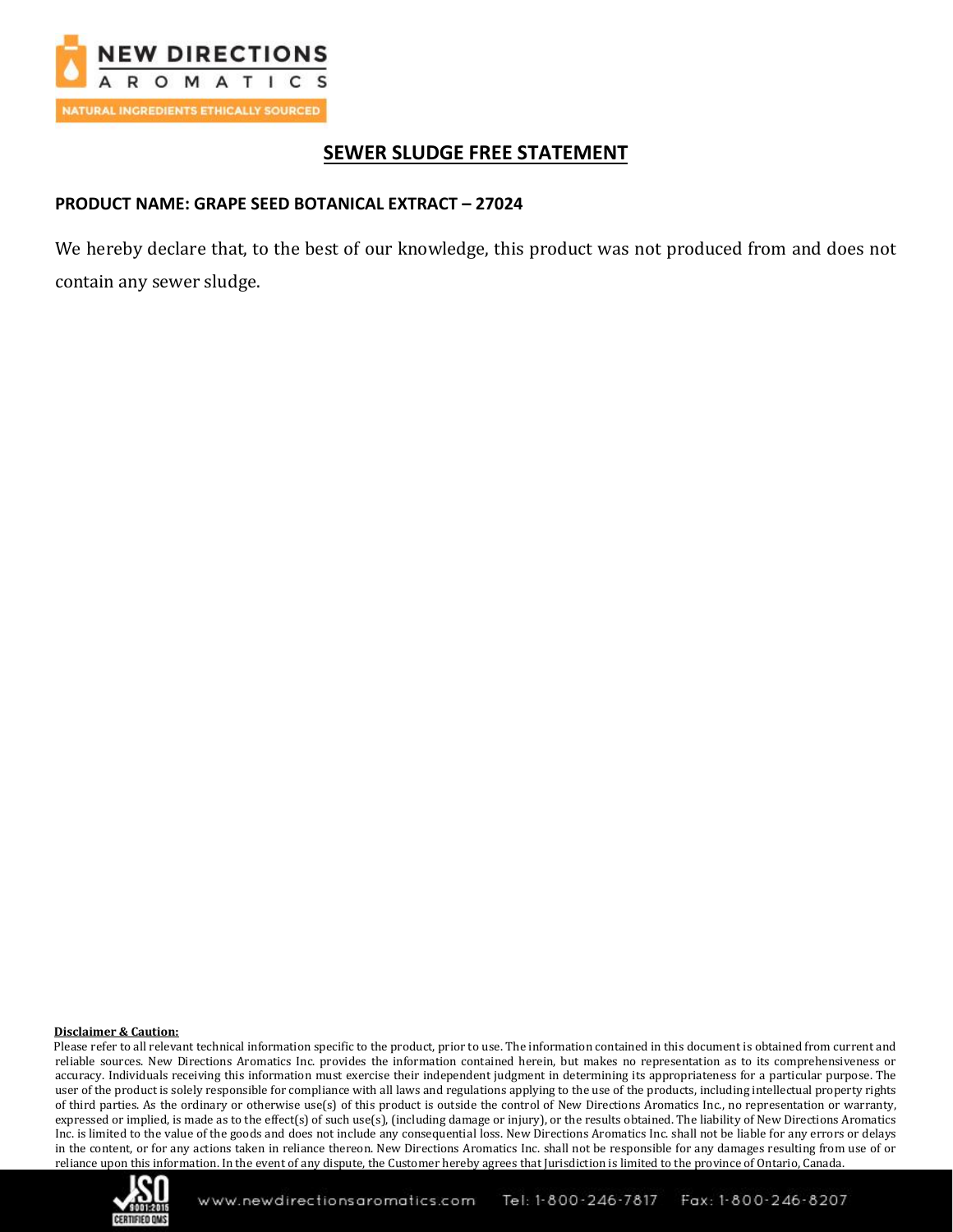

# **GMO STATEMENT**

### **PRODUCT NAME: GRAPE SEED BOTANICAL EXTRACT – 27024**

We hereby declare that, to the best of our knowledge, this product was not produced from or with GMO plant material.

#### **Disclaimer & Caution:**

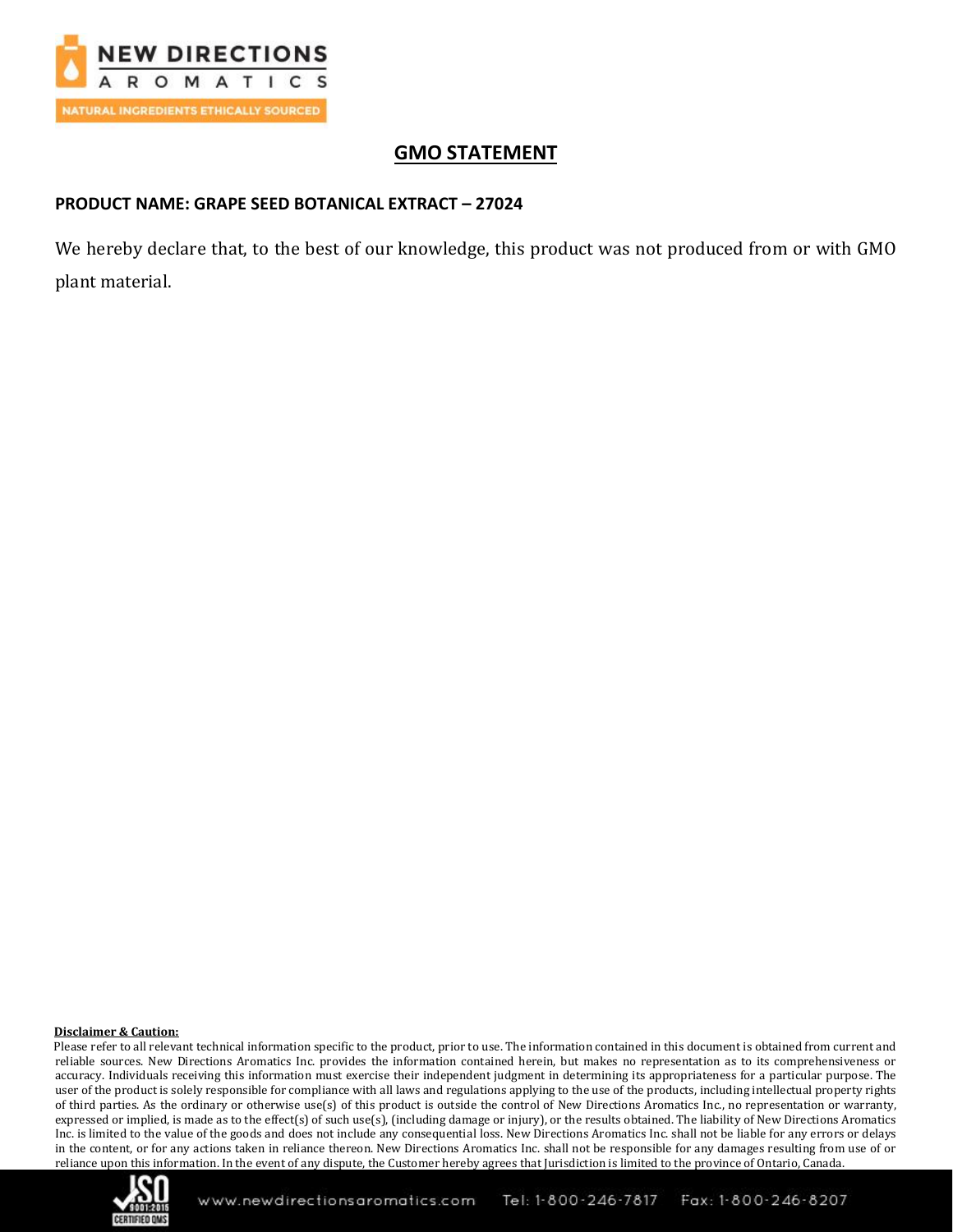

# **NATURAL STATEMENT**

#### **PRODUCT NAME: GRAPE SEED BOTANICAL EXTRACT – 27024**

We hereby declare that, to the best of our knowledge, this product is 100 % natural.

#### **Disclaimer & Caution:**

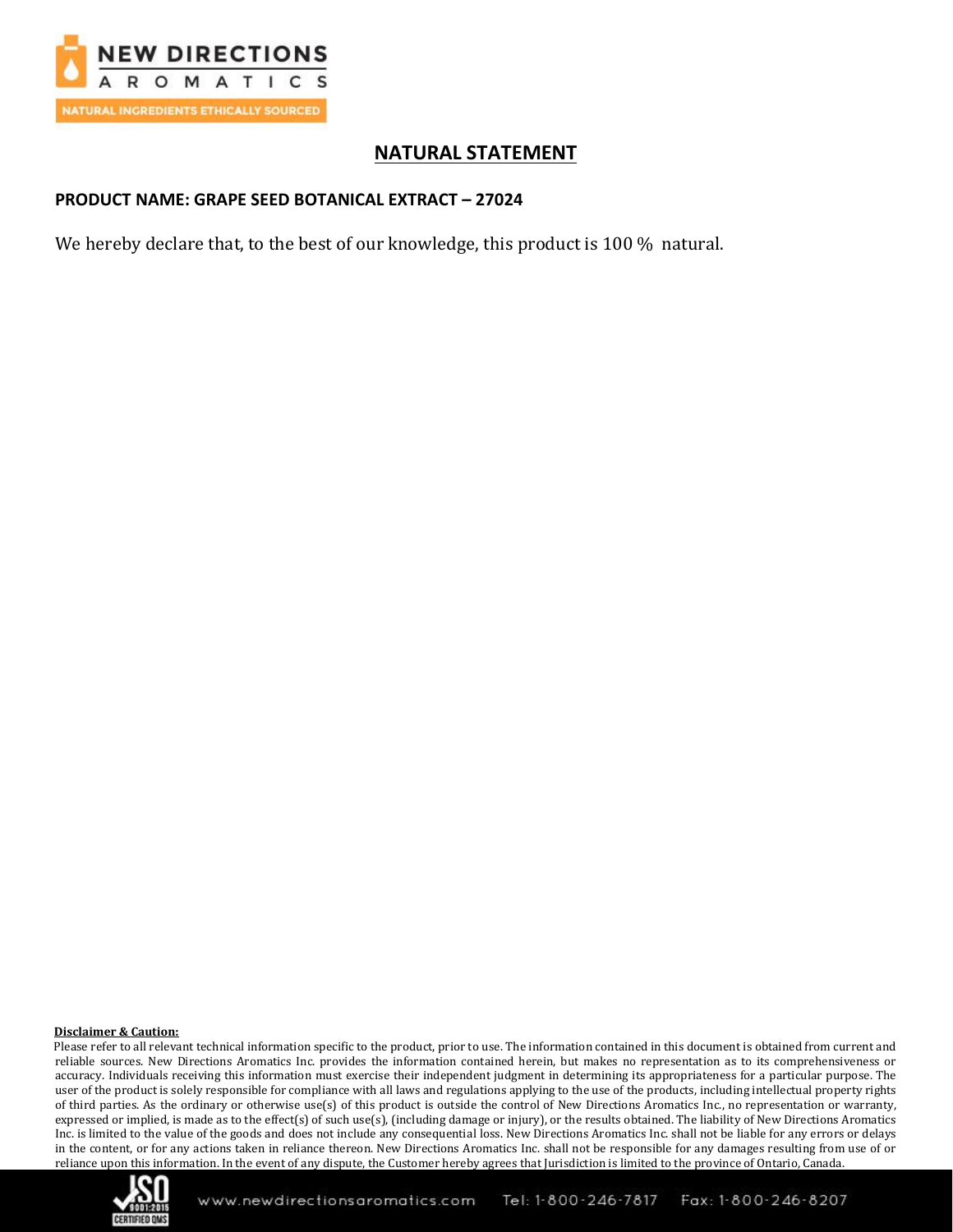

## **BY PRODUCTS & IMPURITIES STATEMENT**

### **PRODUCT NAME: GRAPE SEED BOTANICAL EXTRACT – 27024**

We hereby declare that, to the best of our knowledge, this product does not contain and was not manufactured with any of the following substances:

- Parabens
- **Phthalates**
- Volatile Organic Compounds (VOC)
- Solvents and Residual Solvents

#### **Disclaimer & Caution:**

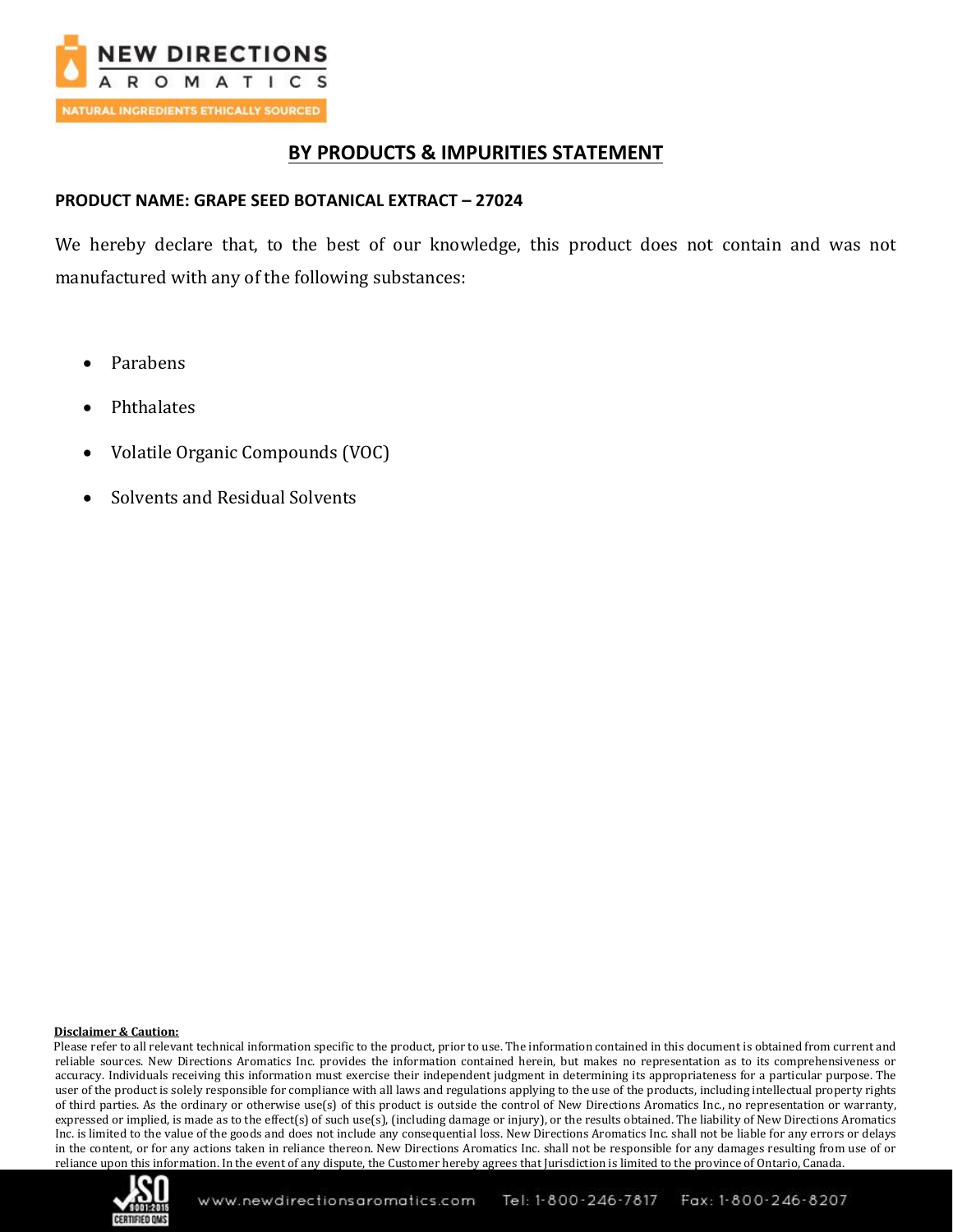

# **FOOD ALLERGEN INFORMATION**

### **PRODUCT NAME: GRAPE SEED BOTANICAL EXTRACT – 27024**

| Component                                               | <b>Present in the product</b> |
|---------------------------------------------------------|-------------------------------|
| Peanuts (and/or derivatives,) e.g., protein oil         | No                            |
| Tree Nuts (and/or derivatives)                          | N <sub>0</sub>                |
| Seeds (Mustard, Sesame) (and/or derivatives)            | N <sub>0</sub>                |
| Wheat, Barley, Rye, Oats, Spelt, Kamut or their hybrids | No                            |
| Gluten                                                  | N <sub>0</sub>                |
| Soybeans (and/or derivatives)                           | N <sub>o</sub>                |
| Dairy (including lactose) or Eggs                       | No                            |
| Fish or their products                                  | No                            |
| Shellfish or their products                             | No                            |
| Celery (and/or derivatives)                             | No                            |
| Lupin (and/or derivatives)                              | No                            |
| Sulphites (and derivatives) (added or $\geq 10$ ppm)    | No                            |

#### **Disclaimer & Caution:**

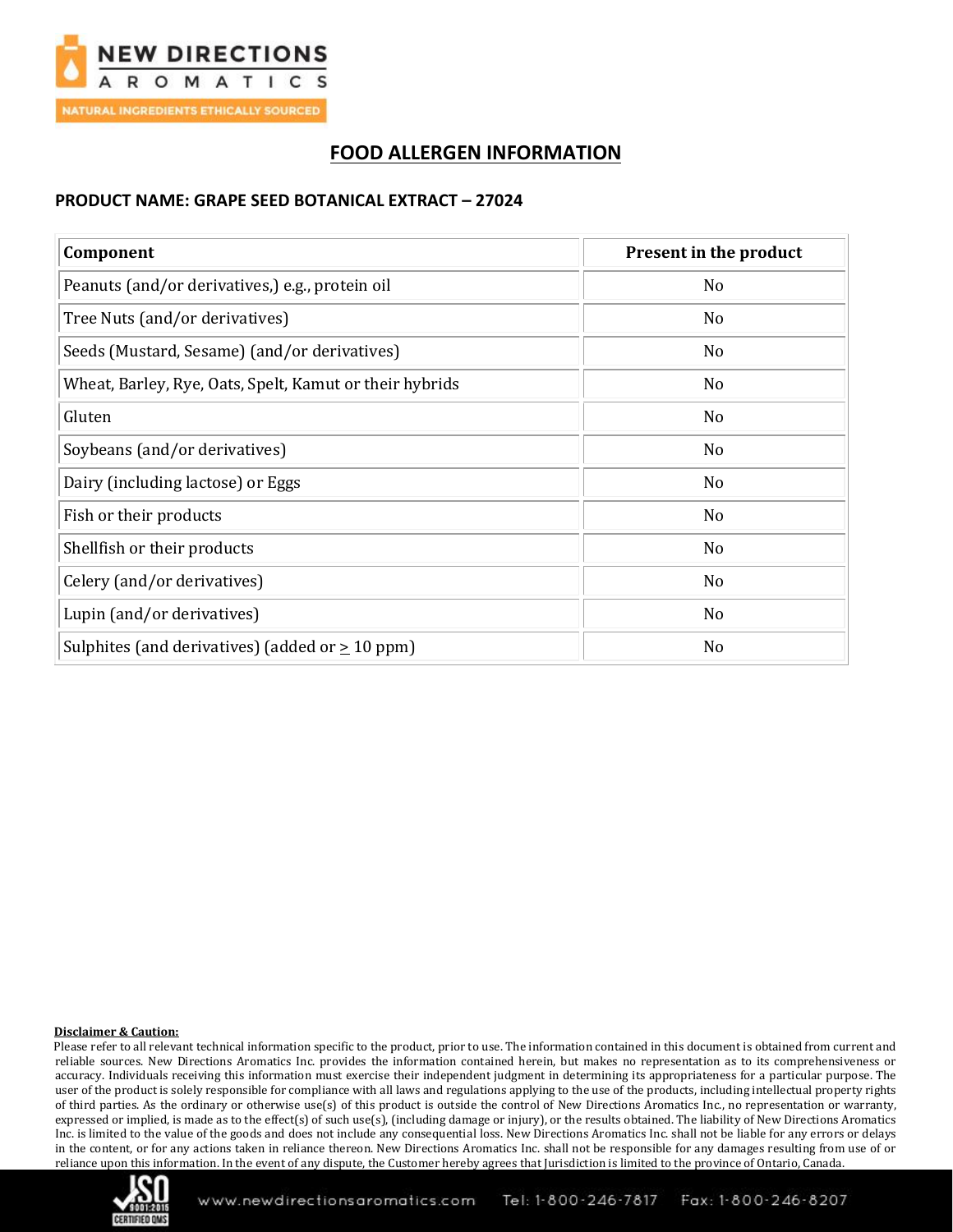

## **GLUTEN FREE STATEMENT**

#### **PRODUCT NAME: GRAPE SEED BOTANICAL EXTRACT – 27024**

We hereby declare that, to the best of our knowledge, this product is gluten-free and was not manufactured with any ingredients containing gluten.

#### **Disclaimer & Caution:**

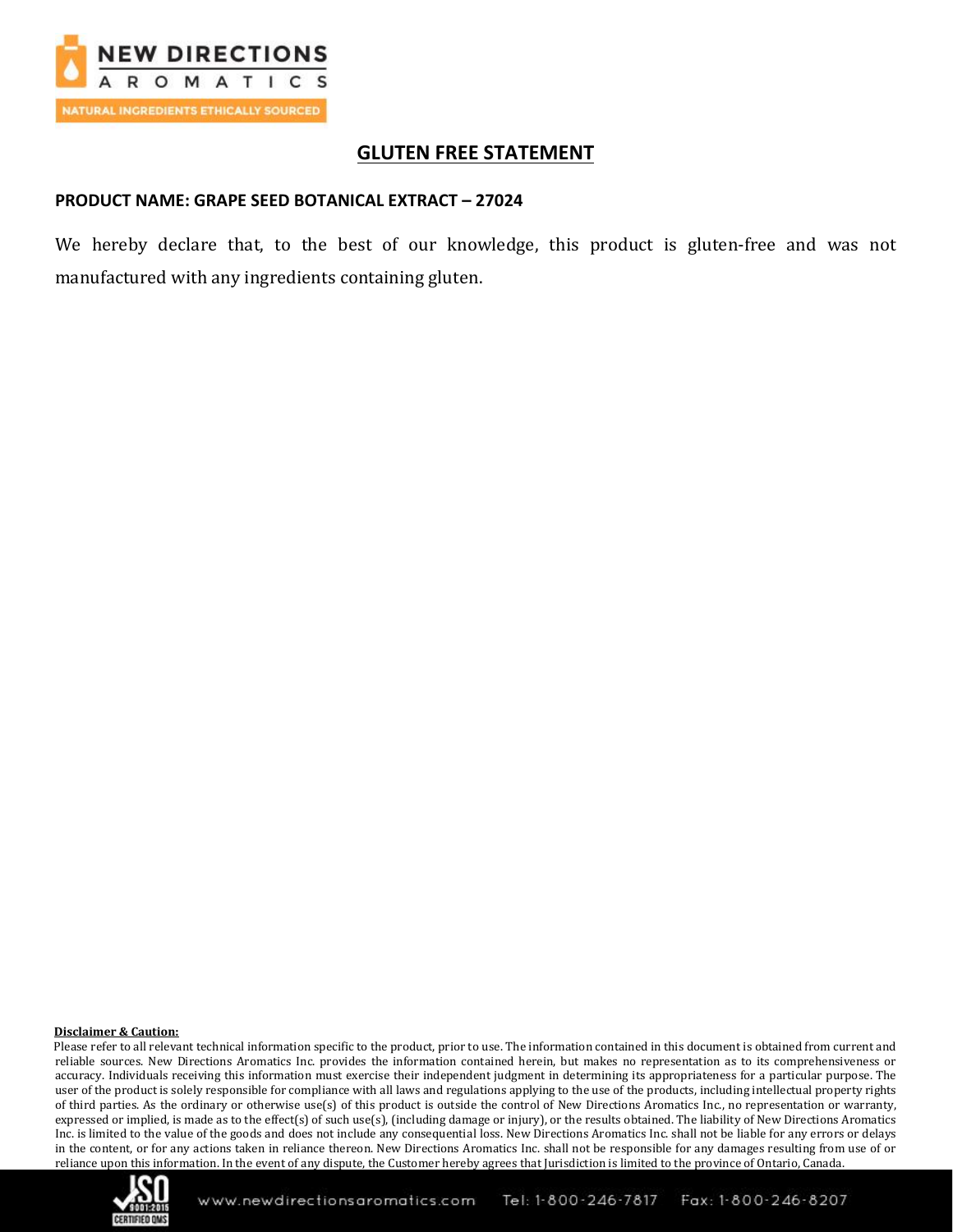

## **EU FRAGRANCE ALLERGEN STATEMENT**

### **PRODUCT NAME: GRAPE SEED BOTANICAL EXTRACT – 27024**

We hereby declare that, to the best of our knowledge, based on processing information and raw materials used, Fragrance Allergens listed in the EU Regulation 1223/2009 Annex III, N0 67-92 are not likely to be present.

#### **Disclaimer & Caution:**

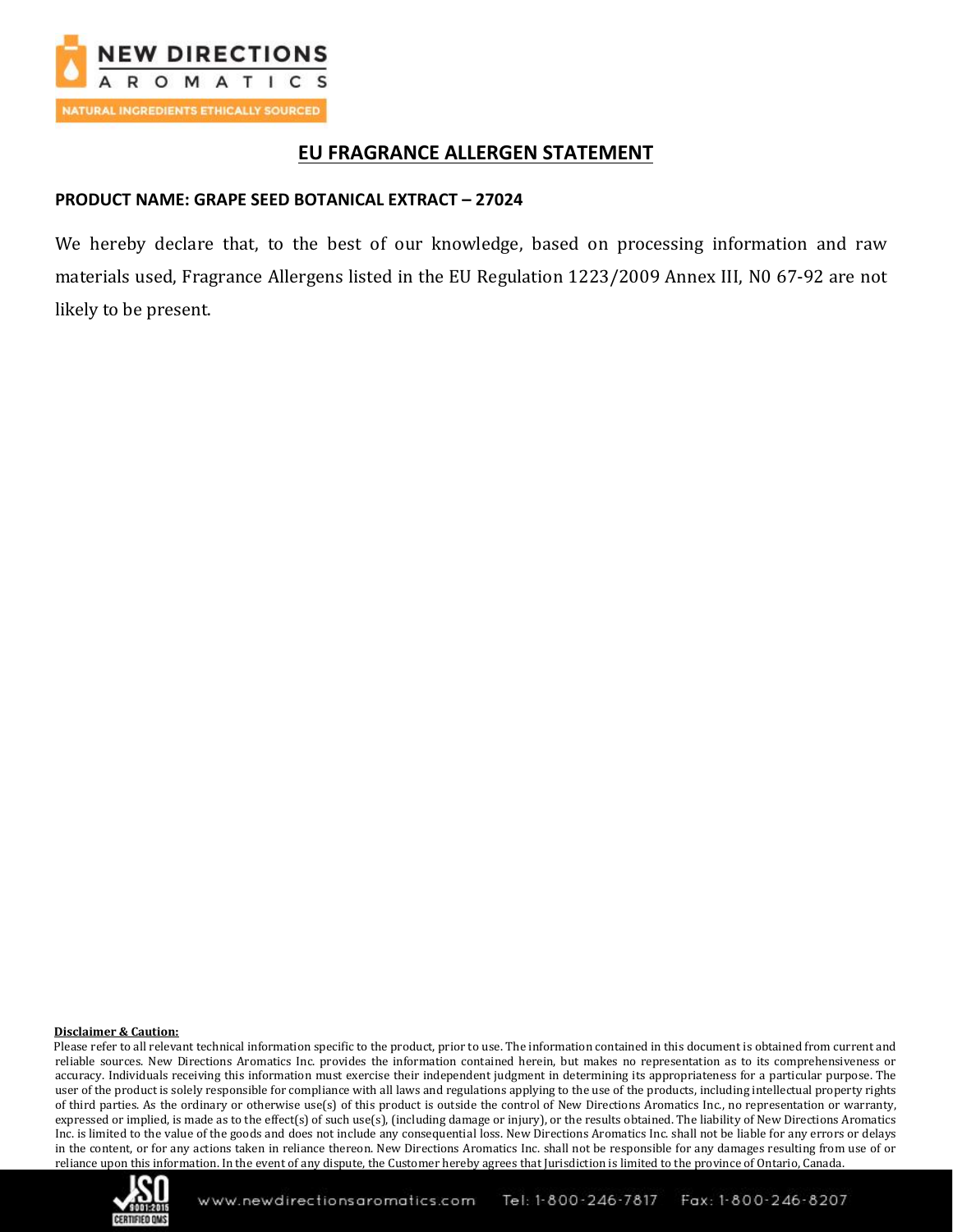

# **DECLARATION OF BOVINE SPONGIFORM ENCEPHALOPATHY (BSE)/ TRANSMISSIBLE SPONGIFORM ENCEPHALOPATHY (TSE)**

### **PRODUCT NAME: GRAPE SEED BOTANICAL EXTRACT – 27024**

We hereby confirm that, to the best of our knowledge, this product is free of BSE/TSE.

#### **Disclaimer & Caution:**

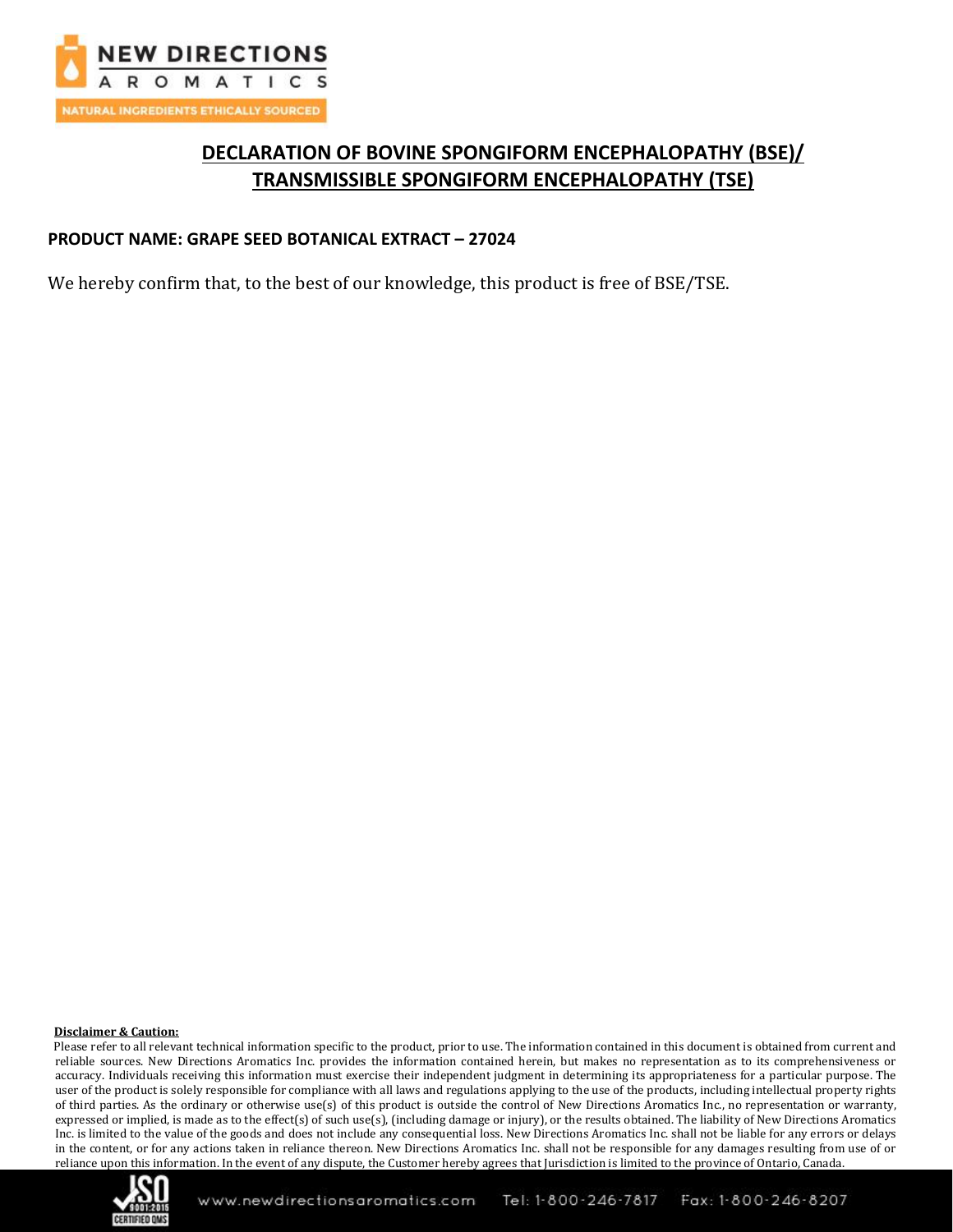

# **CRUELTY-FREE STATEMENT**

### **PRODUCT NAME: GRAPE SEED BOTANICAL EXTRACT – 27024**

We hereby declare that, to the best of our knowledge, this product has not been tested on animals.

#### **Disclaimer & Caution:**

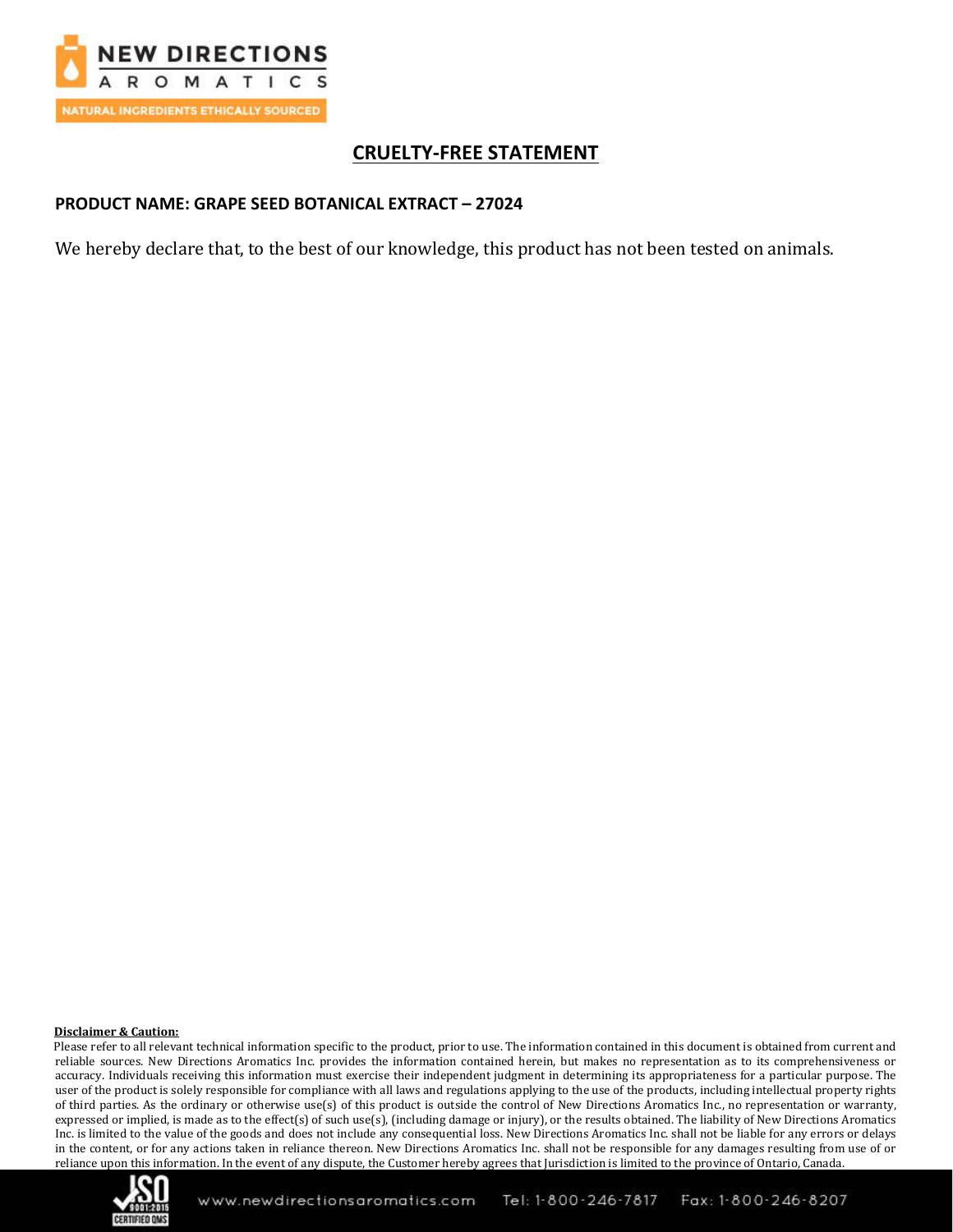

# **KOSHER STATEMENT**

### **PRODUCT NAME: GRAPE SEED BOTANICAL EXTRACT – 27024**

We hereby confirm that this product has been certified to Kosher standards.

#### **Disclaimer & Caution:**

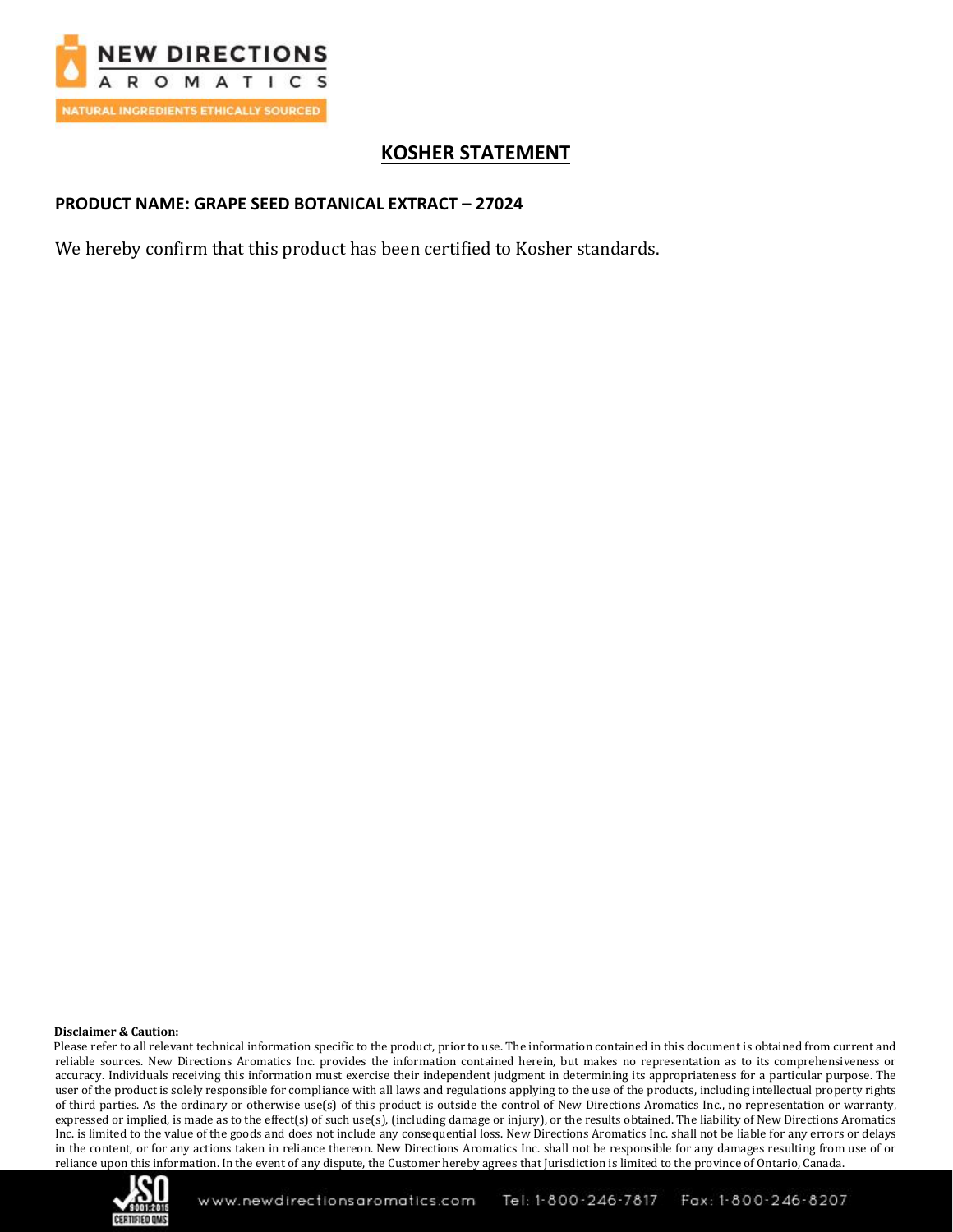

# **VEGAN STATEMENT**

### **PRODUCT NAME: GRAPE SEED BOTANICAL EXTRACT – 27024**

We hereby confirm that this product has been certified to Vegan standards.

#### **Disclaimer & Caution:**

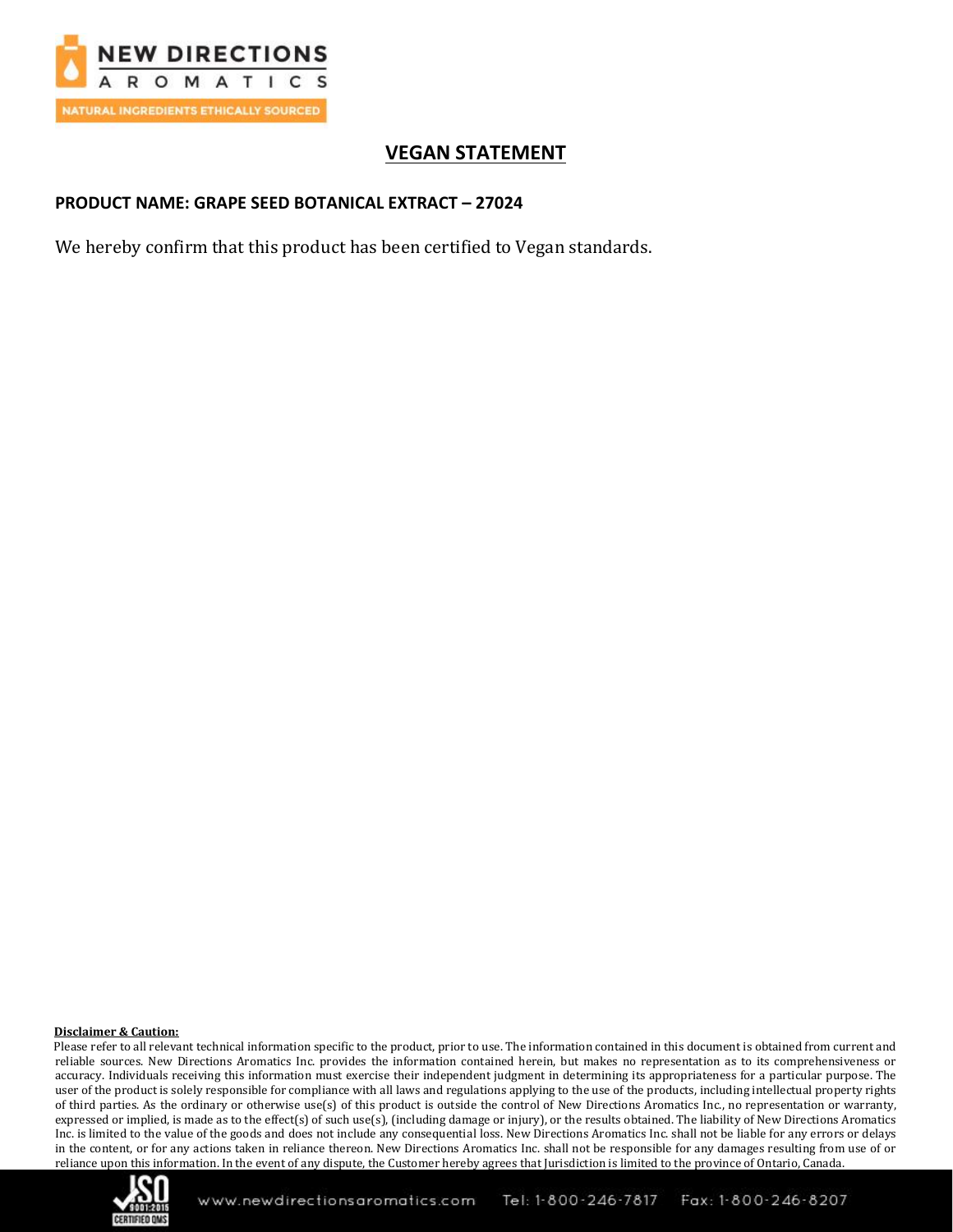

# **CALIFORNIA PROPOSITION 65 STATEMENT**

### **PRODUCT NAME: GRAPE SEED BOTANICAL EXTRACT – 27024**

We hereby declare that, to the best of our knowledge, this product does not contain any chemical or substance(s) listed on California's Proposition 65.

#### **Disclaimer & Caution:**